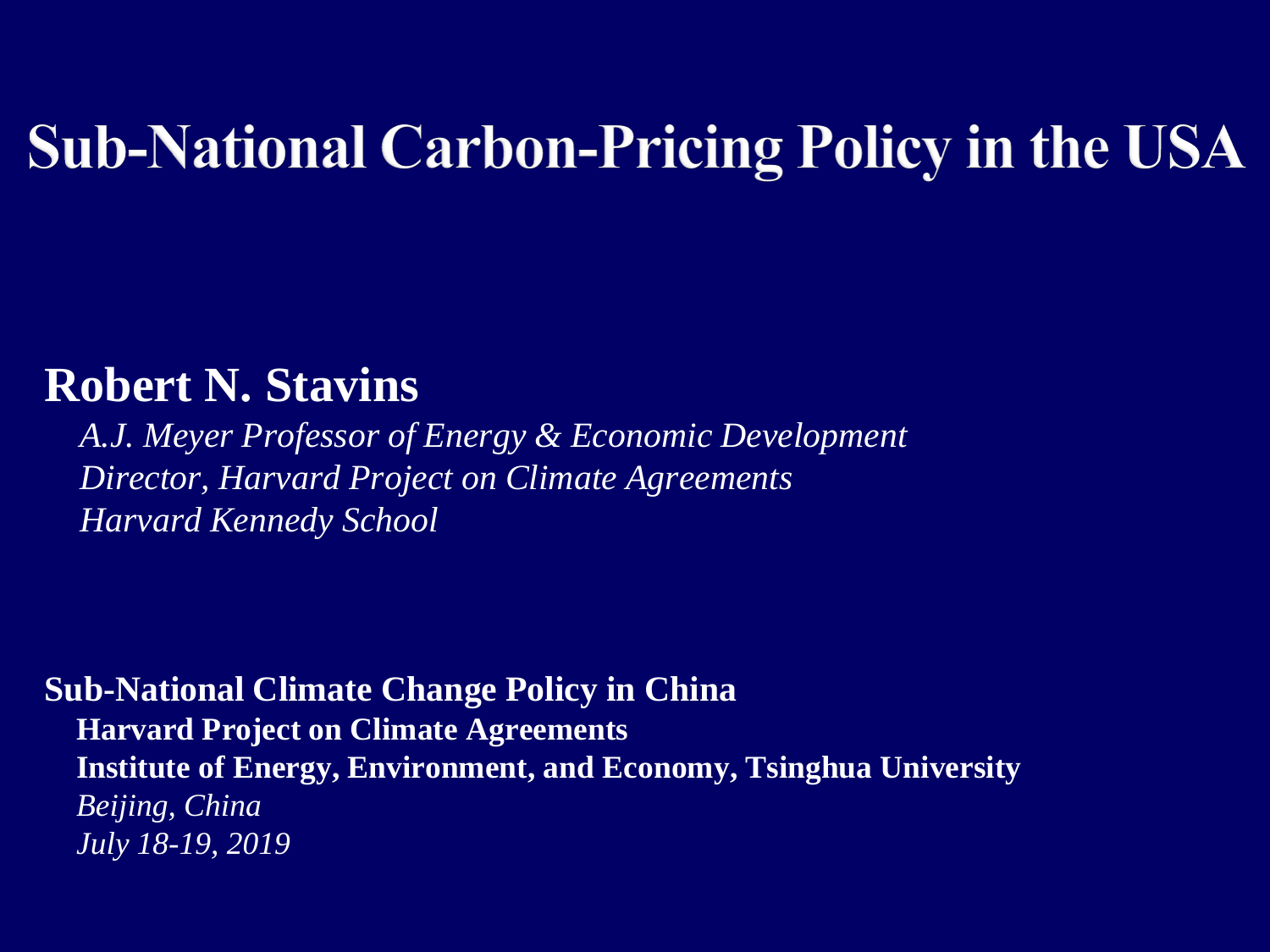#### **Why think about sub-national climate policies?**

- Climate change is a global commons problem
	- For virtually any jurisdiction, the benefits it reaps from its actions will be *less* than the costs it incurs.
	- Also, leakage generally greater for smaller jurisdictions.

- So, why think about sub-national policies?
	- National government does not take action
	- Actions by national government not sufficient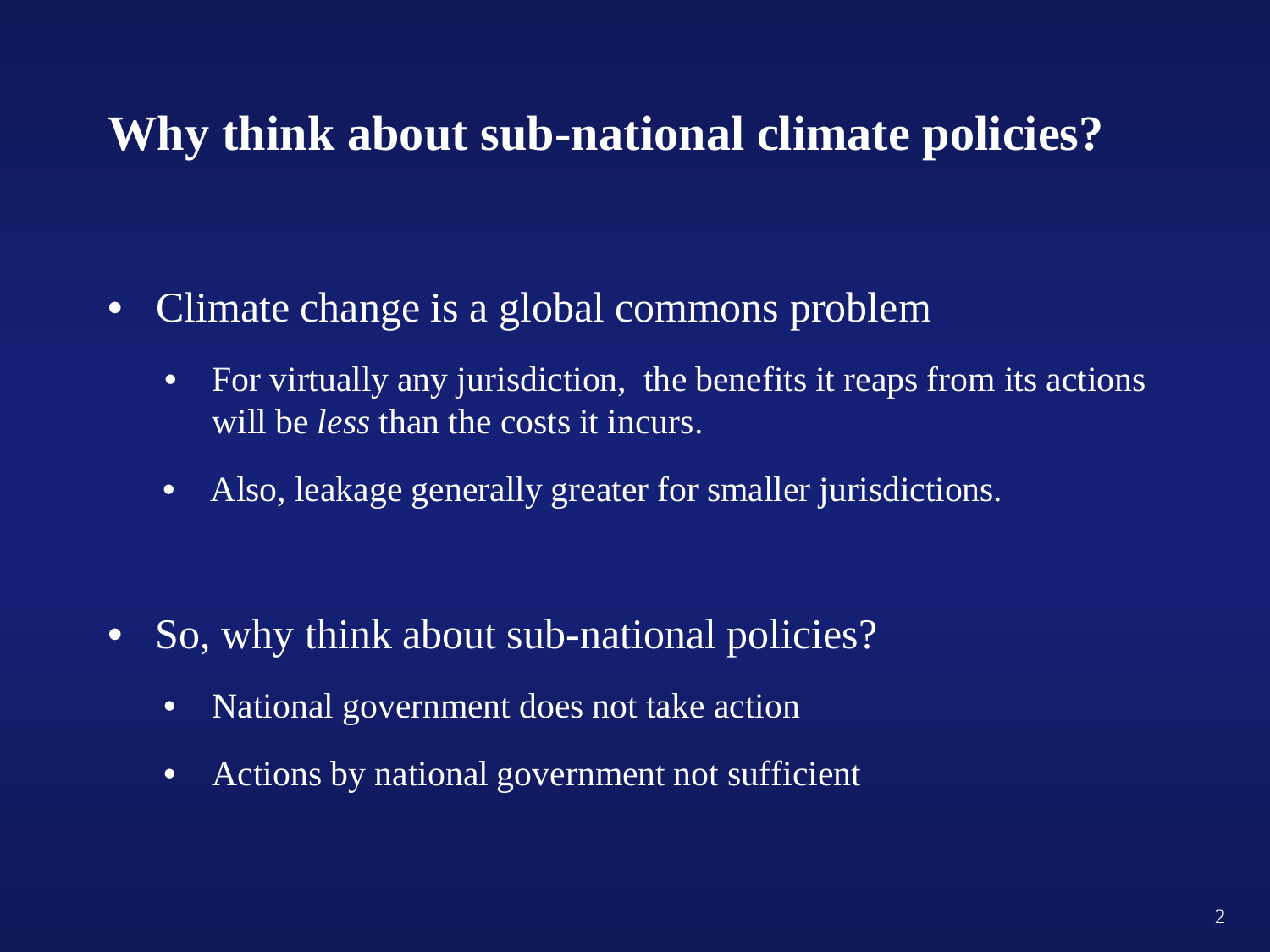### **U.S. Domestic Climate Policy (in the Age of Trump)**

- *Trump Administration* is rolling back -- or trying to roll back Federal *climate change and related energy policies* across the board
- But it's *not* t*rivial to change* Federal laws and regulations
- And *state climate policies* remain, and some are being *strengthened*
	- **Renewable mandates (electricity generation) exist in more than half of the states**
	- Also, there are motor vehicle GHG emissions standards, appliance efficiency standards, building codes, zoning laws, subsidies, and many others
- But most significant (or, at least, most interesting) are sub-national carbonpricing initiatives
	- *California's AB-32 and AB-398*  includes cap-and-trade system
	- *Regional Greenhouse Gas Initiative* electricity sector in 9 states *+ NJ*
	- *Oregon* will likely enact cap-and-trade system in 2019
	- On the other hand, Washington State has twice defeated carbon tax referenda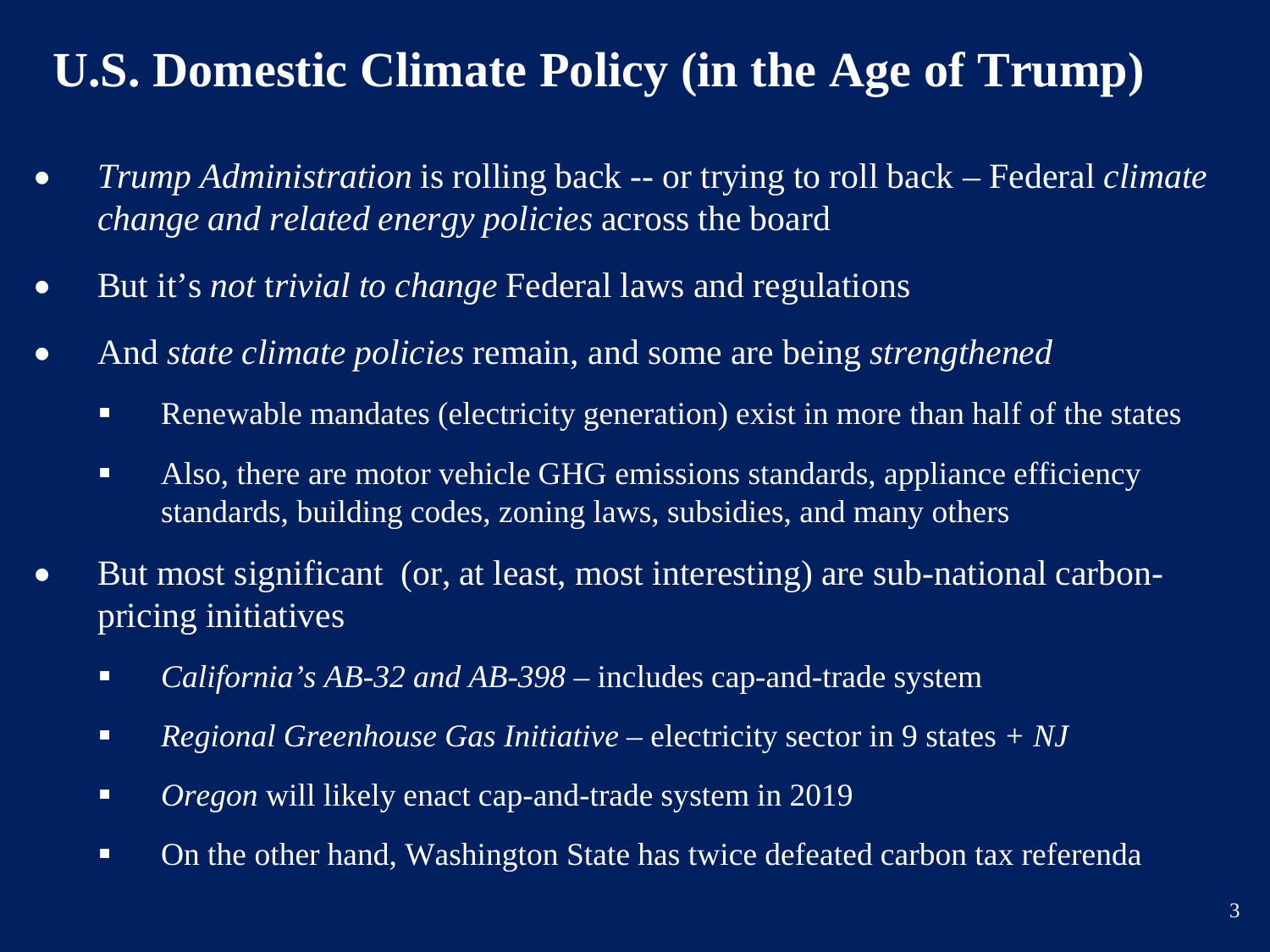#### **Regional Greenhouse Gas Initiative**

- Downstream  $CO<sub>2</sub>$  cap-and-trade system for electricity sector in 9 states
	- States must auction 25% of allowances, but trending towards 100% auction
	- No true safety-valve, but trigger prices allow increased use of offsets
	- Limited emissions to average of 2002-04 level during period 2009-2014
- Non-Binding due to modest targets, *low natural gas prices*, recession, and energy conservation
	- In response, cap lowered by 45% in 2015, then 2.5%/year, for eventual 10% cut by 2019 (13% below 1990, 35% below BAU)
	- *With non-binding cap, no direct emissions impact; allowance price was close to auction reservation price (\$2.00/ton*  $CO<sub>2</sub>$ *), but now up to \$5.25/ton*
	- *In any event, auctions have raised considerable revenue for states (> \$2 billion)*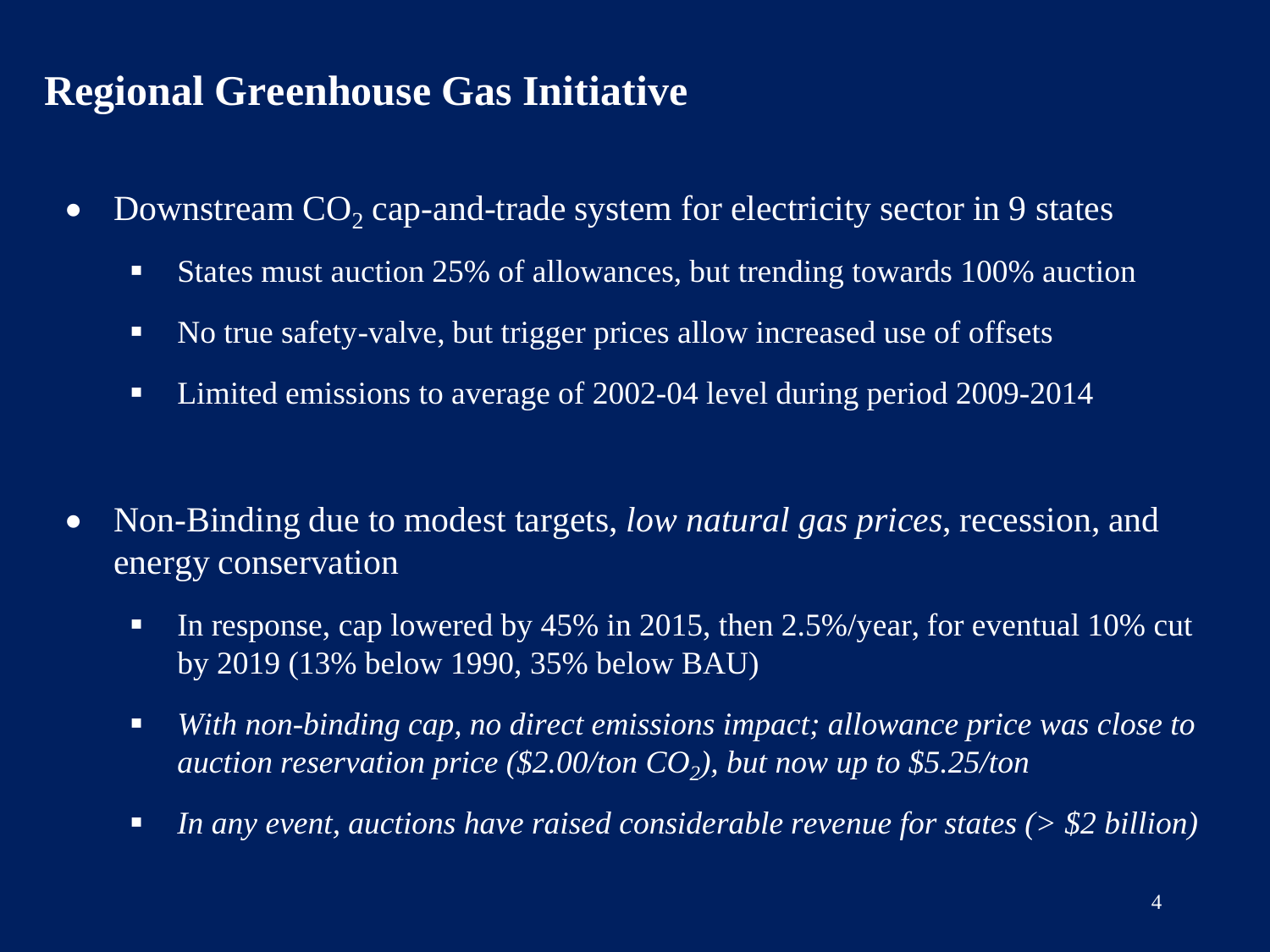#### **California's Global Warming Solutions Act of 2006 (AB 32)**

- Broad and ambitious policy to cut GHG emissions to 1990 level by 2020; and 40% below 1990 level by 2030 (with AB 398)
	- Cap-and-trade system
	- Energy efficiency standards for vehicles, buildings,  $\&$  appliances
	- Renewable portfolio standard
	- Low carbon fuel standard
- Cap-and-trade system
	- Covers 85% of economy (with price collar post-2020)
	- Increasing use of auctions over time
	- Output-based updating allocation used to protect trade-sensitive industries
	- Declining share of reductions can be from offsets (49%  $\rightarrow$  5%)
	- Link with Quebec system; others pending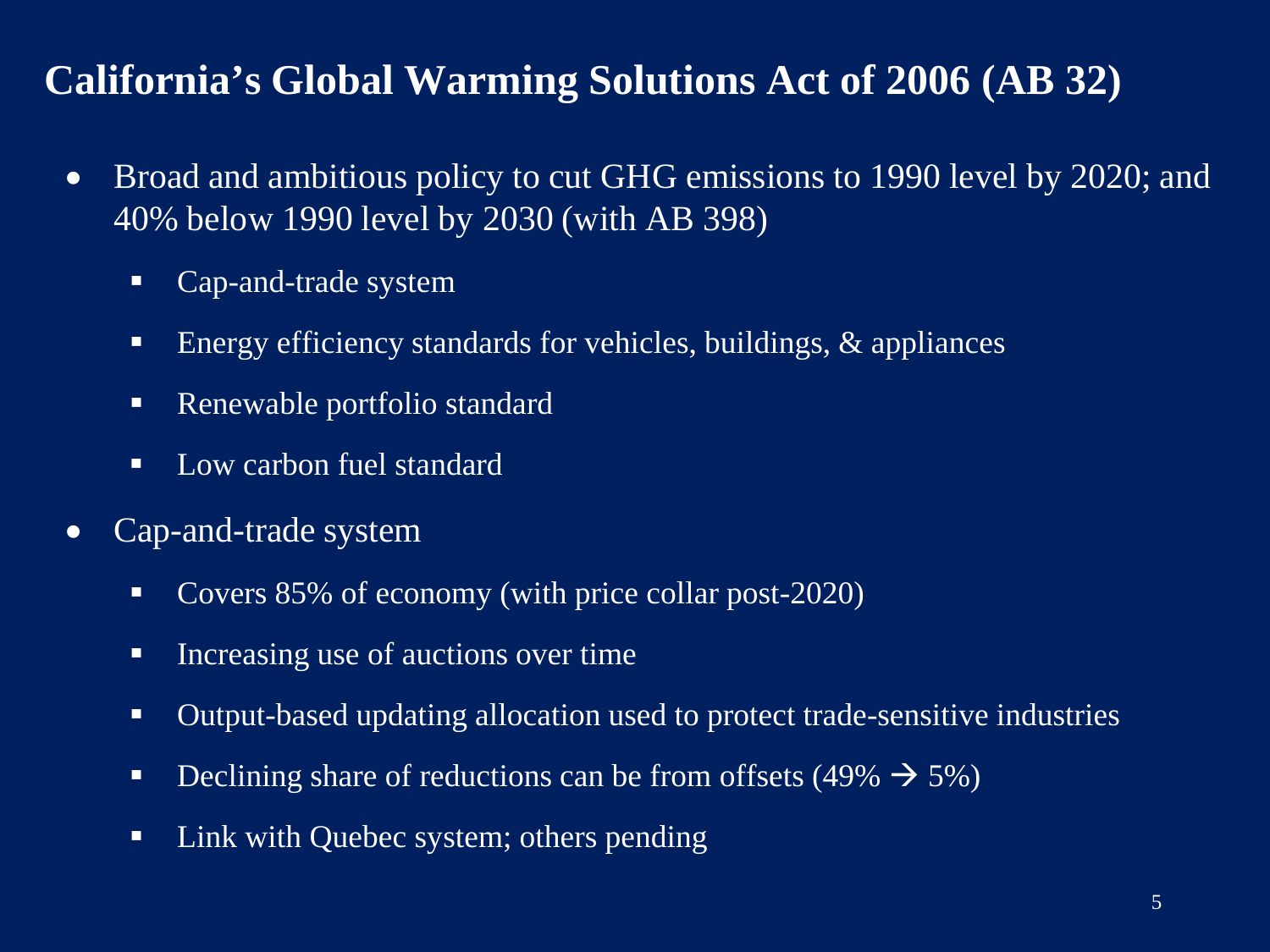### **Reflecting on Sub-National Climate Policies**

• In presence of national (Federal) policy, ....

■ Will sub-national efforts achieve their objectives?

■ Will sub-national efforts be cost-effective?

- Answer: interactions can be *problematic*, *benign*, or *positive*, …
	- *depending* on relative scope and stringency, and specific policy instruments used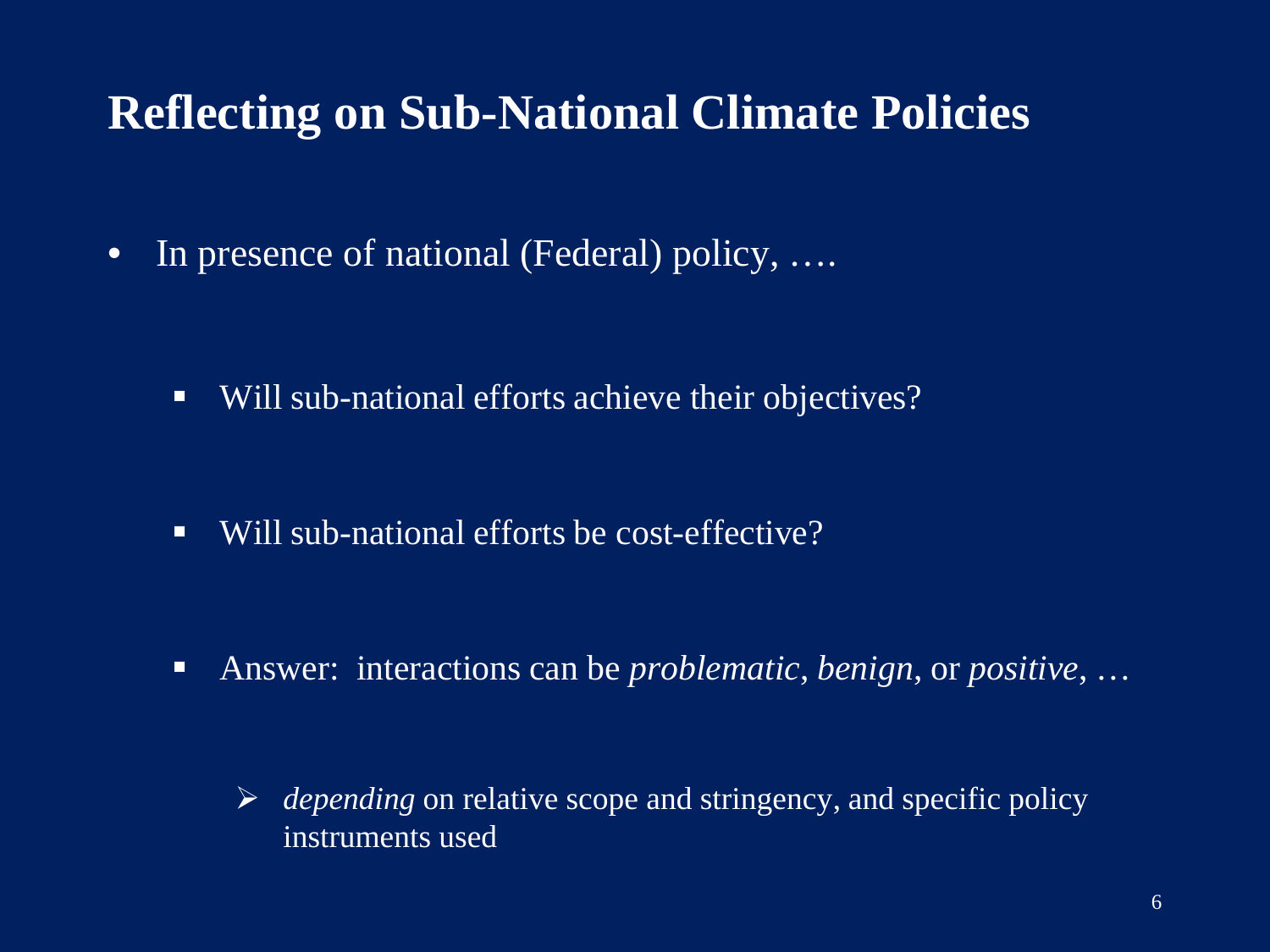## *Problematic* **Interactions**

- If a national policy limits emissions *quantities* or uses nationwide *averaging* of performance, …
- Then, additional emission *reductions* accomplished by "green state" (more stringent policy than Federal) reduce pressure on other states,
	- ... thereby *encouraging* (such as through lower allowance price) emission *increases* in other states
	- Result: 100% leakage, and loss of cost-effectiveness nationally
- Potential examples (can depend upon details of regulations)
	- California policies *and* a Federal cap-and-trade (HR 2454)
	- State limits on GHGs/mile *and* Federal CAFE standards
	- State renewable fuels standard *and* Federal RFS; or state renewable portfolio standard *and* Federal RPS
- Partial solution: carve-out from Federal policy (but not cost-effective)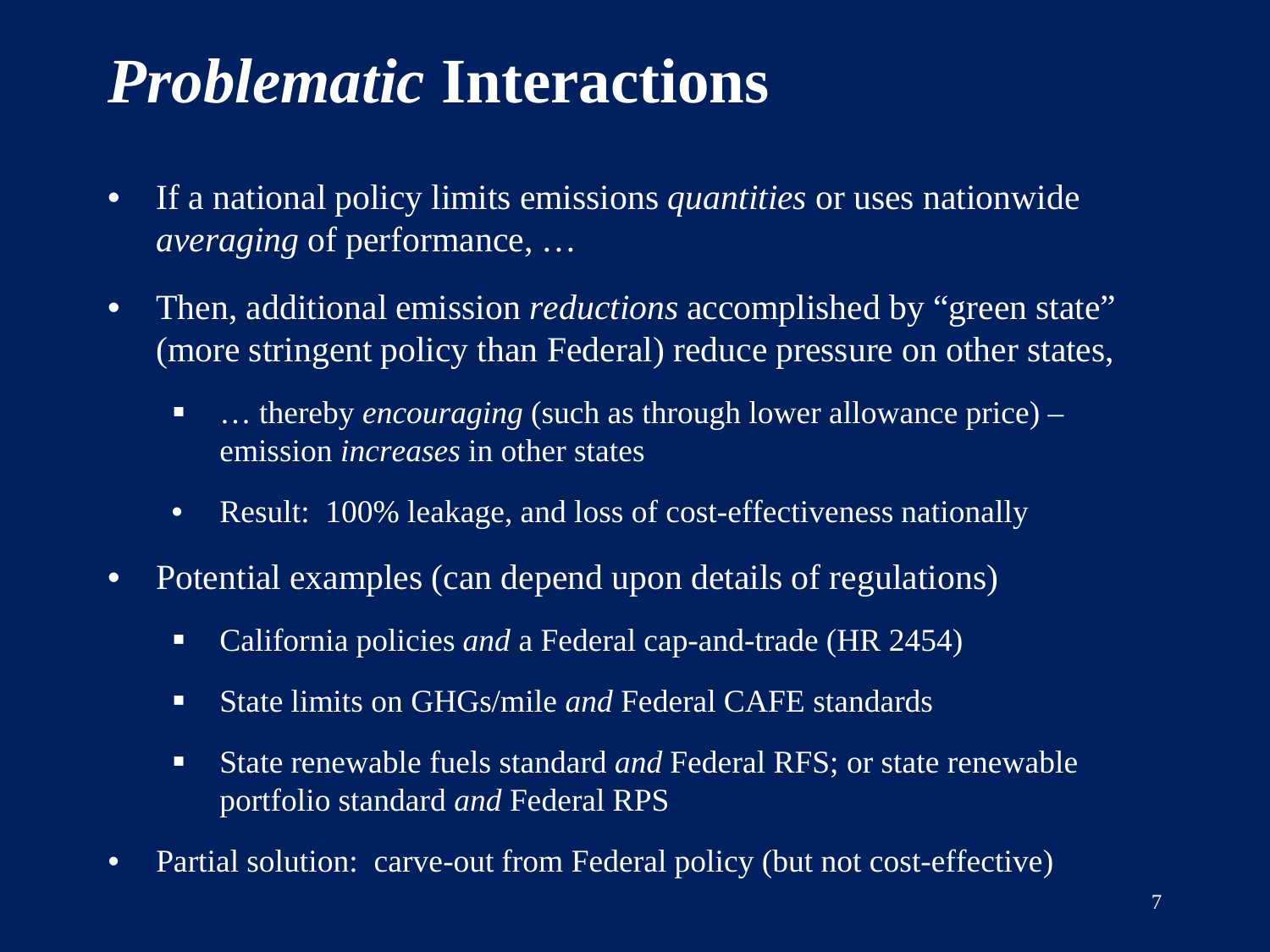## *Benign* **Interactions**

- Example #1: Sub-National policy *less stringent* than Federal policy
	- **Result: sub-national policy becomes non-binding and largely irrelevant**
- Example #2: National policy sets price (not quantity)
	- A carbon tax, or a binding price collar in cap-and-trade
	- **More stringent actions in green states** *do not lead* **to offsetting emissions** in other states induced by a changing carbon price.
	- *However*, there will still be *different* marginal abatement costs across states, and so aggregate reductions are *not* achieved *cost-effectively.*
	- Could achieve same target nationally at lower aggregate cost with slight increase of carbon tax and abandonment of binding state policy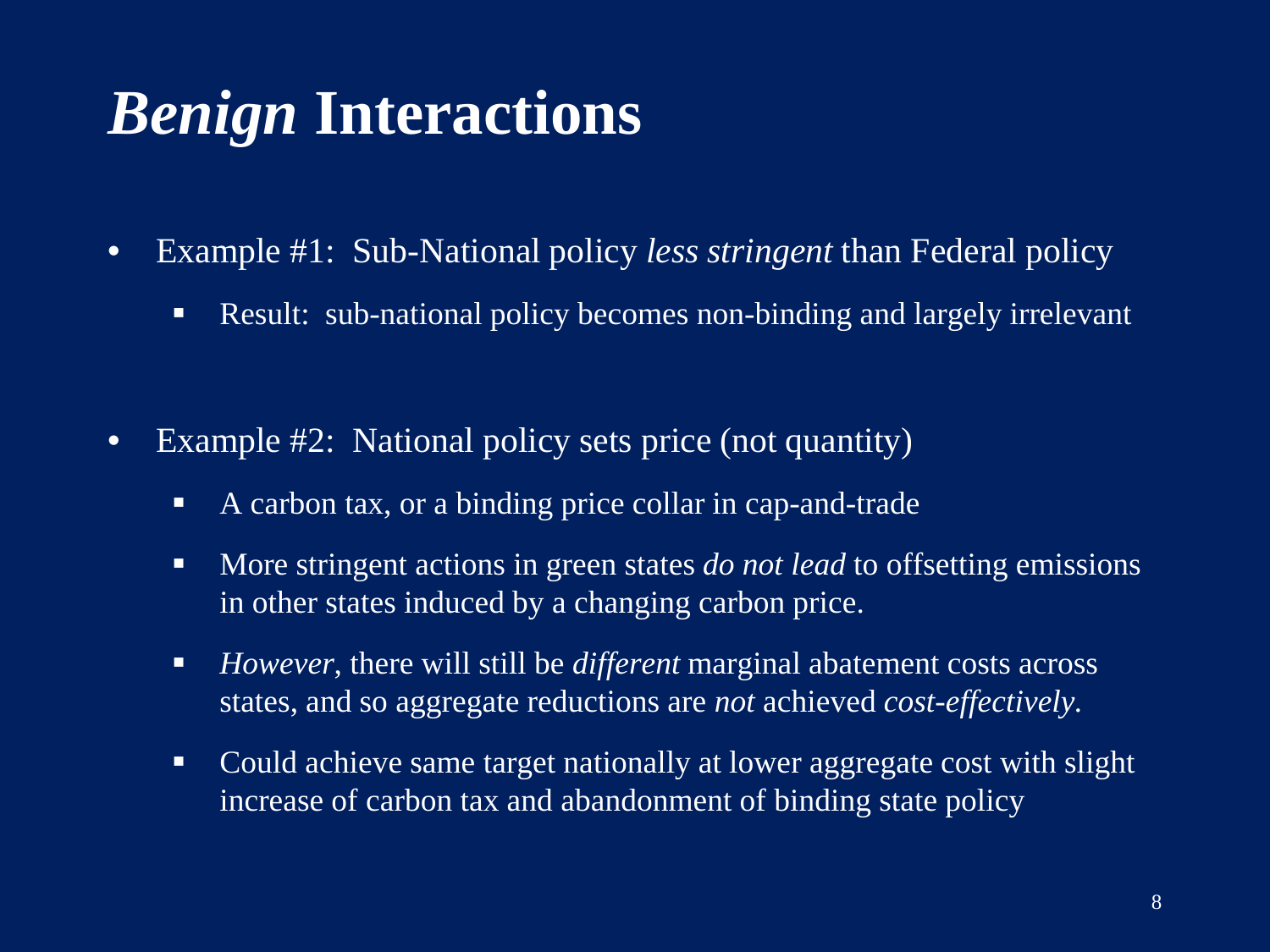## *Positive* **Interactions**

- Sub-National jurisdictions can address market failures not addressed by a national carbon-pricing policy
	- Example: principal-agent problem re. energy-efficiency investments in renter-occupied properties  $\rightarrow$  state or local building codes
- Sub-National jurisdictions can be "laboratories" for policy design
	- Can provide useful information for development of national policy
	- But will sub-national authorities allow their "laboratory" to be closed after the experiment has been completed and the information delivered?
- Sub-National governments can create pressure for more stringent national policy
	- Example: CA Pavley standards and subsequent change in Federal CAFE
	- Desirable if previous national policy is insufficiently stringent, ... but that is an empirical question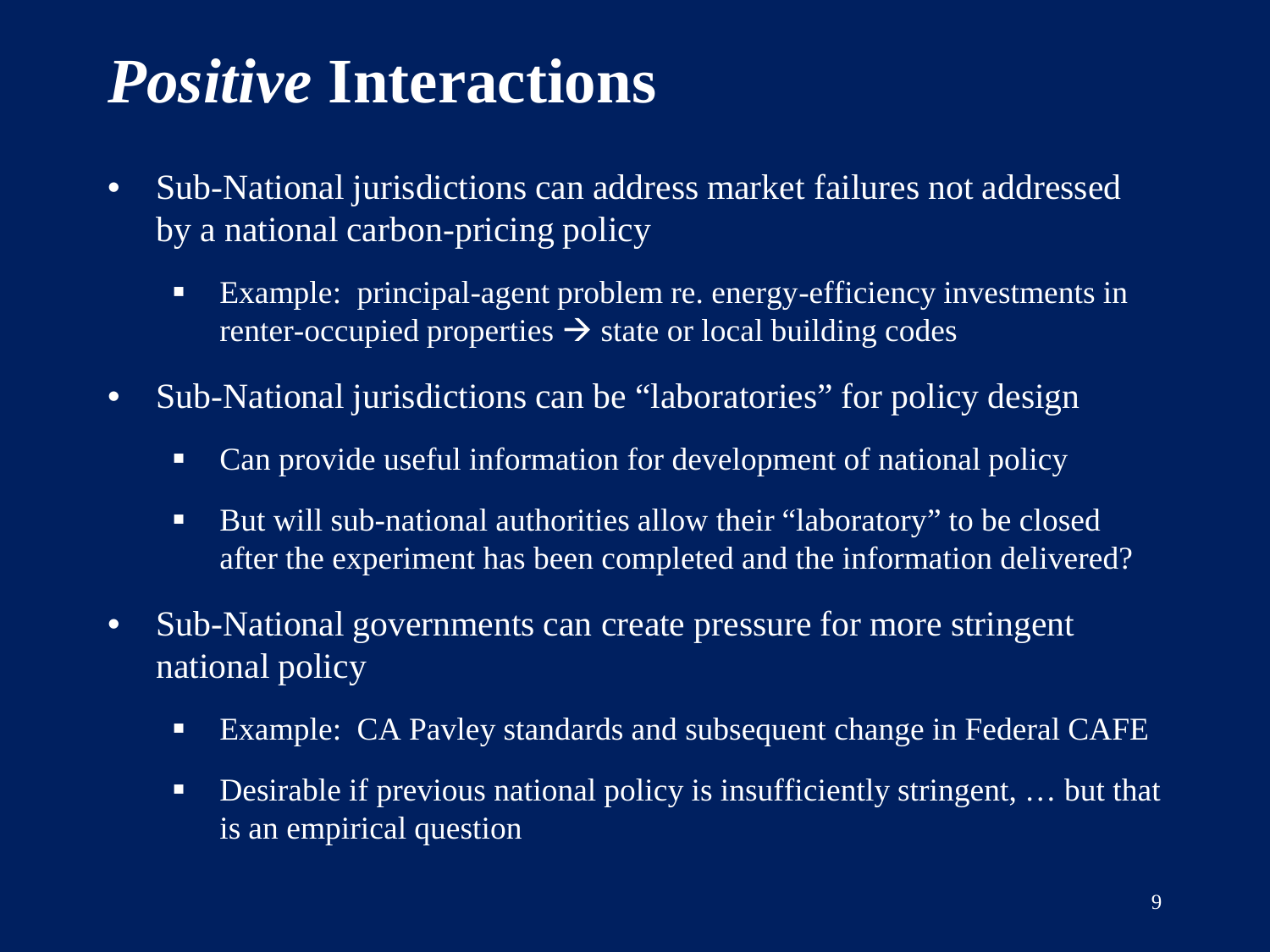# **Conclusions**

- Sub-National climate policies often appear desirable in light of insufficient national policies
- And such policies can indeed be helpful, even important
- But given the global commons nature of the climate change problem,
	- ... the highest level of geographic jurisdiction (typically nations) is likely to be the most effective environmentally, and the most cost-effective
- And national and sub-national circumstances matter:
	- Under certain conditions, perverse interactions can occur when one policy is nested within another, resulting in:
	- No incremental emissions reduction
	- Greater aggregate costs
	- Suppressed allowance prices, hence diminished incentives for technological change
- In other words, the devil is in the details!  $10^{10}$